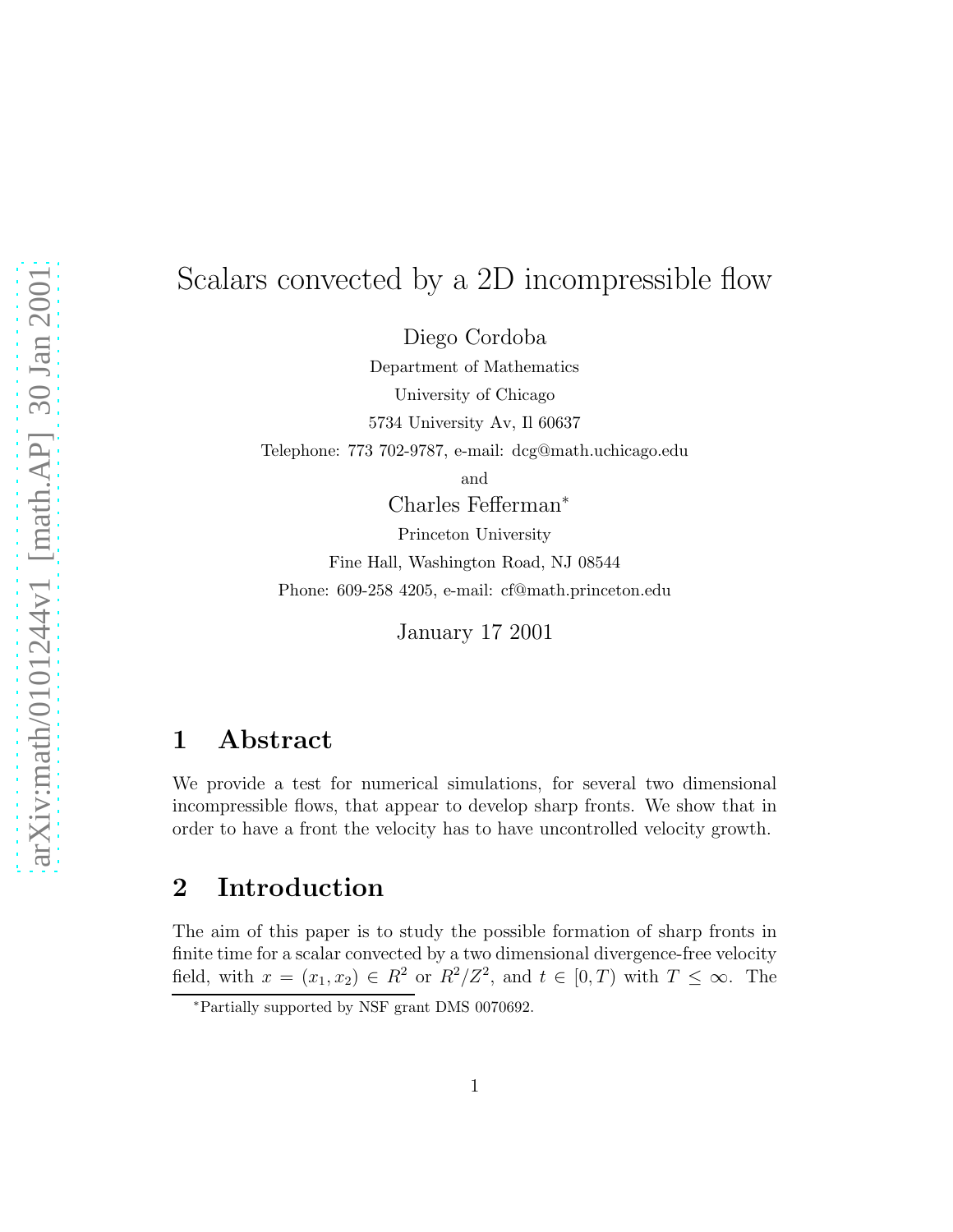scalar function  $\theta(x, t)$  and the velocity field  $u(x, t) = (u_1(x, t), u_2(x, t)) \in R^2$ satisfy the following set of equations

$$
(\partial_t + u \cdot \nabla) \theta = 0
$$
  

$$
\nabla^{\perp} \psi = u,
$$
 (1)

where  $\nabla_x^{\perp} f = \left(-\frac{\partial f}{\partial x} \right)$  $\frac{\partial f}{\partial x_2}, \frac{\partial f}{\partial x}$  $\frac{\partial J}{\partial x_1}$  for scalar functions f. The function  $\psi$  is the stream function.

There are many physical examples where the solutions satisfy the equations above, with an extra equation or operator that relates  $\theta$  with the velocity field. Examples include; Passive scalars, Unsteady Prandtl equations, 2D incompressible Euler equations, Boussinesq, 2D Ideal Magnetohydrodynamics and the Quasi-geostrophic equation.

In the literature on numerical simulations for the 2D Ideal Magnetohydrodynamics (MHD) a standard candidate for a current sheet formation (see Fig. 1) is when the level sets of the magnetic stream function ( represented in (1) by  $\theta$ ) contain a hyperbolic saddle (an X-point configuration). The front is formed when the hyperbolic saddle closes, and becomes two Y-points configuration joined by a current sheet. (See Parker [\[12\]](#page-7-0), Priest-Titov-Rickard[[13\]](#page-7-0), Friedel-Grauer-Marliani[[10\]](#page-7-0) and Cordoba-Marliani [\[8](#page-7-0)].)



The same configuration was observed in numerical simulations for the Quasi-geostrophic equation (QG). In this case the geometry of the level sets of the temperature has a hyperbolic structure (See Constantin-Majda-Tabak [\[4\]](#page-6-0), Okhitani-Yamada [\[11](#page-7-0)], Cordoba[[6\]](#page-7-0) and Constantin-Nie-Schorghofer [\[5\]](#page-7-0)). The QG literature discusses X-points, but not Y-points. In the case of Boussinesq there is no mention, on any numerical simulation study, that a possible singularity is due to the closing of a hyperbolic saddle. In the work of Pumir-Siggia [\[14](#page-7-0)] there has been observed evidence for a formation of a front in finite time, across which  $\theta$  varies dramatically, on a cap of a symmetric rising bubble. E-Shu[[9\]](#page-7-0) performed numerical simulations with the same initial data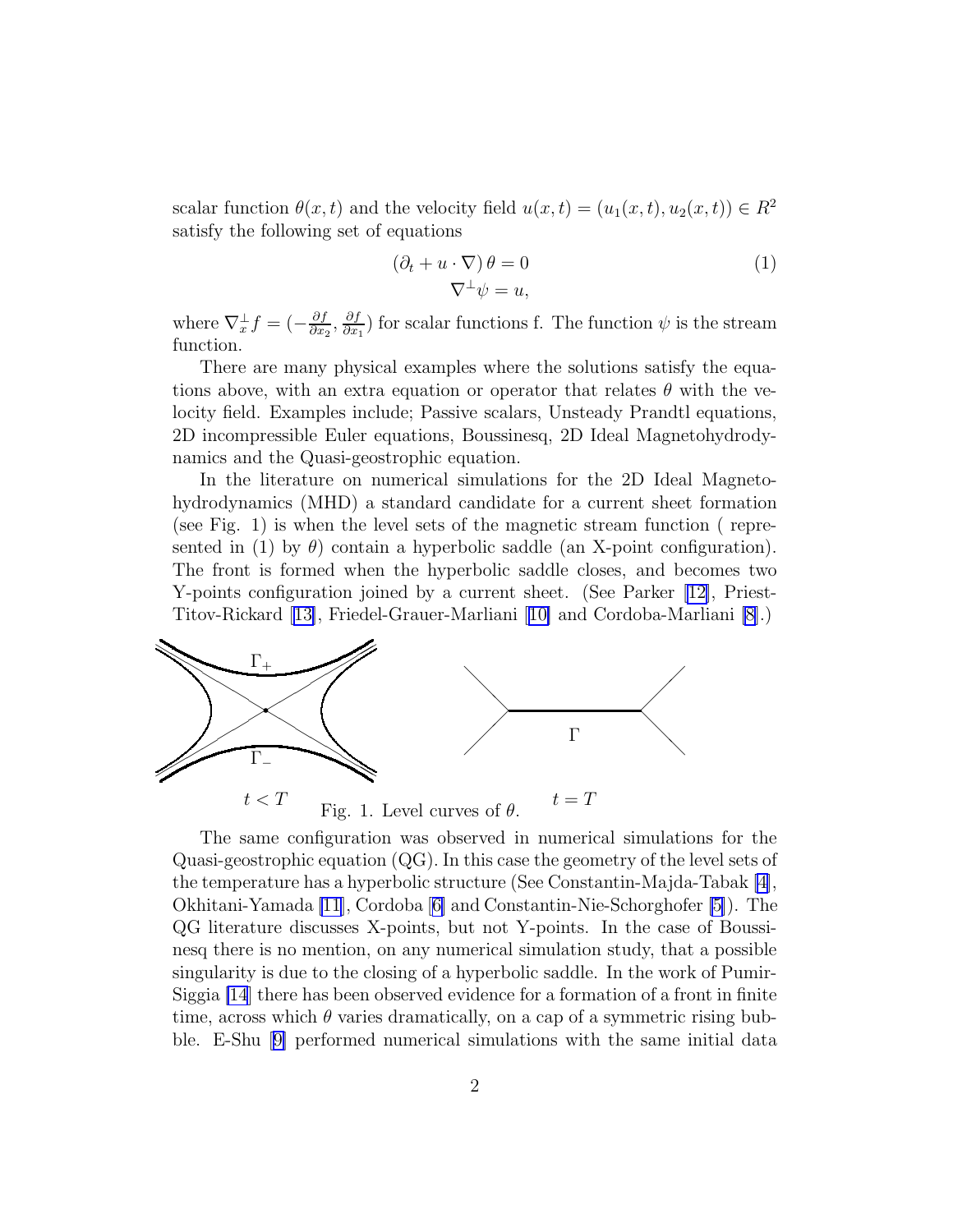as in[[14\]](#page-7-0), which suggest that the thickness of the bubble decreases only exponentially.

The equations for MHD, QG and Boussinesq are as follows MHD:

$$
(\partial_t + u \cdot \nabla)\theta = 0
$$
  

$$
(\partial_t + u \cdot \nabla)\omega = \nabla^{\perp}\theta \cdot \nabla(\Delta\theta)
$$
  

$$
u = \nabla^{\perp}\psi
$$

and initial conditions  $\theta(x, 0) = \theta_0$  and  $u(x, 0) = u_0$ . The  $\nabla^{\perp} \theta$  represents the magnetic field,  $\Delta\theta$  represents the current density and  $\omega = -\Delta\psi$  the vorticity. QG:

$$
(\partial_t + u \cdot \nabla)\theta = 0
$$
  
  $u = \nabla^{\perp}\psi$  where  $\theta = -(-\triangle)^{\frac{1}{2}}\psi$ 

and initial condition  $\theta(x, 0) = \theta_0$ . The temperature is represented by  $\theta$ .

Boussinesq:

$$
(\partial_t + u \cdot \nabla_x) \theta = 0
$$
  

$$
(\partial_t + u \cdot \nabla_x) \omega = -\theta_{x_1}
$$
  

$$
u = \nabla^{\perp} \psi
$$

Again,  $\theta$  and u are specified at time t=0.

## 3 Criterion

A singularity can be formed by collision of two particle trajectories. A trajectory  $X(q,t)$  is obtain by solving the following ordinary differential equation

$$
\frac{dX(q,t)}{dt} = u(X(q,t),t)
$$
  

$$
X(q,0) = q
$$

Therefore,

$$
(X(q,t) - X(p,t))_t \leq |X(q,t) - X(p,t)||\nabla u|_{L^{\infty}}
$$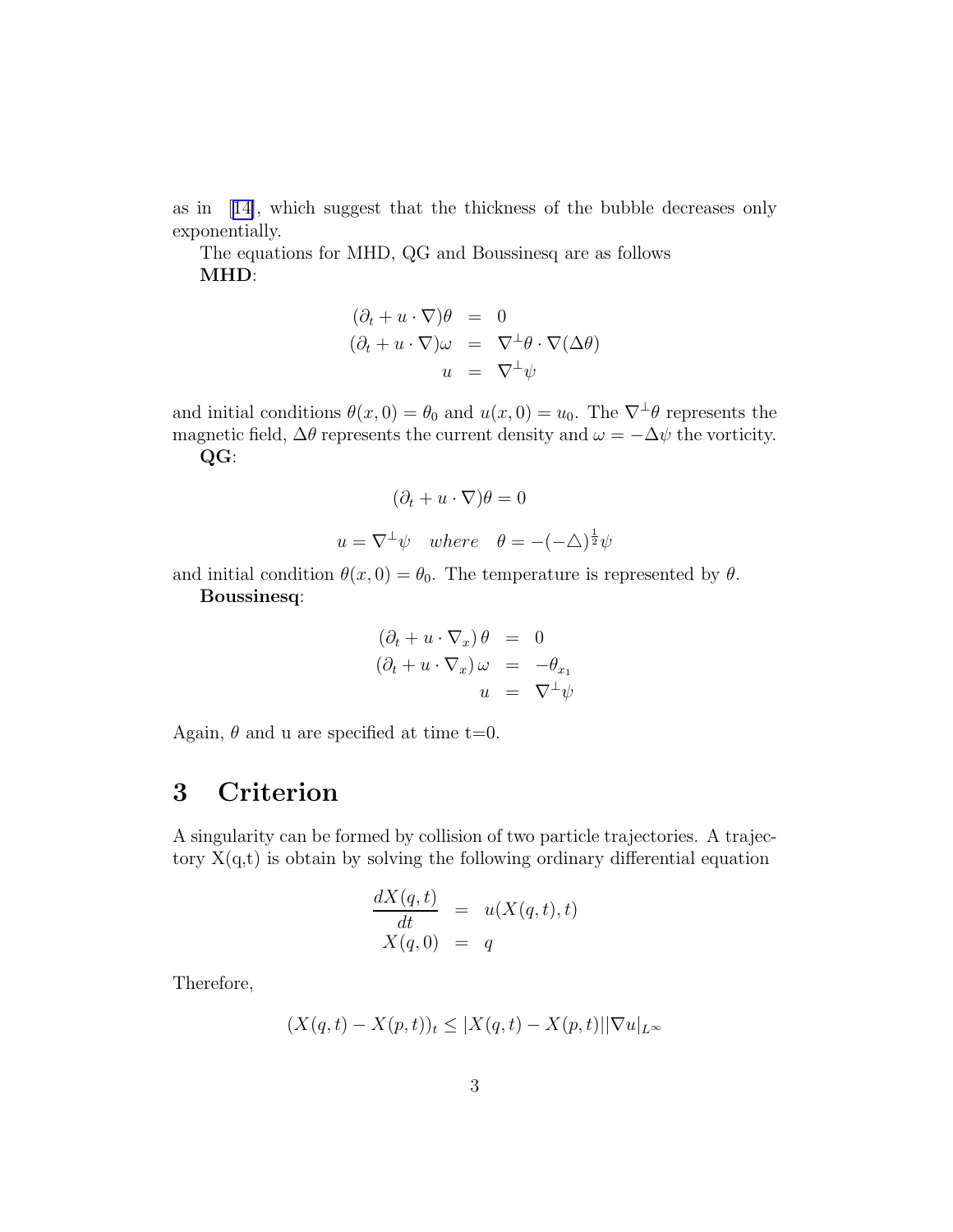$$
|X(q,t) - X(p,t)| \ge |X(q,0) - X(p,0)|e^{-\int_0^t |\nabla u|_{L^\infty} ds}
$$

By this trivial argument; in order to have a collision the quantity  $\int_0^t |\nabla u|_{L^\infty} ds$ has to diverge.

A classic criterion for formation of singularities in fluid flows is the theorem of Beale-Kato-Majda (BKM); (see [\[1](#page-6-0)]), which improves the estimate described above, and deals with arbitrary singularities, not just collisions. Analogues of the BKM theorem for the above 2-dimensional equations include the following results

For MHD,a singularity cannot develop at a finite time T, unless we have

$$
\int_0^T \sup_x |\omega(x,t)| + \sup_x |\triangle_x \theta(x,t)| dt = \infty,
$$

where $\omega$  denotes the vorticity. (See Caflisch-Klapper-Steele [[2](#page-6-0)].)

For QG, a singularity cannot develop at a finite time T, unless we have

$$
\int_0^T \sup_x |\nabla_x \theta(x, t)| dt = \infty,
$$

(See Constantin-Majda-Tabak[[4](#page-6-0)]).

For Boussinesq, if a singularity develops at a finite time T then

$$
\int_0^T \sup_x |\omega(x,t)| dt = \infty \text{ and } \int_0^T \int_0^t \sup_x |\nabla_x \theta(x,s)| ds dt = \infty.
$$

(See E-Shu [\[9](#page-7-0)].)

See also Constantin-Majda-Tabak [\[4\]](#page-6-0) and Constantin-Fefferman-Majda [\[3\]](#page-6-0) for other conditions involving direction fields, that rule out formation of singularities in fluids.

In the case of 2D Euler, a singularity cannot develop at a finite time. From the BKM viewpoint this follows from the fact that  $\omega$  is advected by thefluid, and therefore  $sup_x|\omega(x,t)|$  is independent of t. (See BKM [[1](#page-6-0)].)

Instead of looking at particle trajectories we look at level curves. Because the scalar function  $\theta$  is convected by the flow, that implies that the level curves are transported by the flow. A possible singular scenario is due to level curves approaching each other very fast which will lead to a fast growth of the gradient of the scalar function. In this paper we present a variant of the BKM criterion for sharp front formation. We provide a test for numerical simulations that appear to develop sharp fronts. The BKM Theorem shows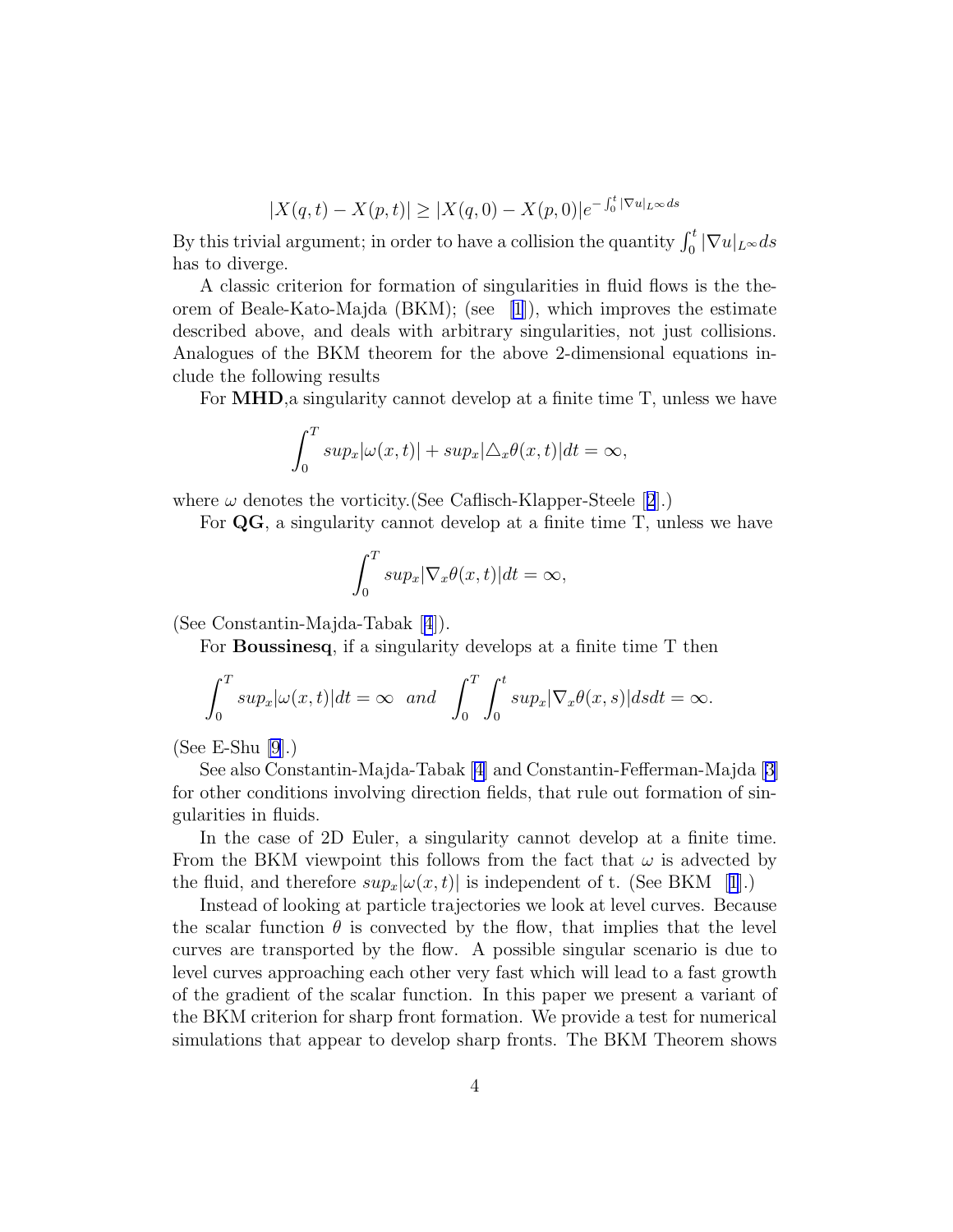<span id="page-4-0"></span>that the vorticity grows large if any singularity forms; our Theorem 1 shows that the velocity grows large if a sharp front forms.

The theorem we present in this paper was announced in [\[7](#page-7-0)].

#### 4 Sharp Fronts

The scalar function  $\theta$  is convected by the flow, therefore the level curves move with the flow. A sharp front forms when two of these level curves collapse on a single curve. We define two level curves to be two distinct time-dependent arcs  $\Gamma_+(t)$ ,  $\Gamma_-(t)$  that move with the fluid and collapse at finite time into a single arc  $\Gamma$ . More precisely, suppose the arcs are given by

$$
\Gamma_{\pm} = \{(x_1, x_2) \in R^2 : x_2 = f_{\pm}(x, t), x_1 \in [a, b]\} \text{ for } 0 \le t < T,
$$
 (2)

with

$$
f_{\pm} \in C^{1}([a, b] \times [0, T))
$$
\n
$$
(3)
$$

and

$$
f_{-}(x_1, t) < f_{+}(x_1, t) \quad \text{for all} \quad x_1 \in [a, b], \quad t \in [0, T). \tag{4}
$$

We call the length b-a of the interval [a,b] the length of the front. The assumption that  $\Gamma_{\pm}(t)$  move with the fluid means that

$$
u_2(x_1, x_2, t) = \frac{\partial f_{\pm}}{\partial x_1}(x_1, t) \cdot u_1(x_1, x_2, t) + \frac{\partial f_{\pm}}{\partial t}(x_1, t) \quad at \quad x_2 = f_{\pm}(x_1, t). \tag{5}
$$

This holds in particular for level curves of scalar functions  $g(x,t)$  that satisfy  $(\partial_t + u \cdot \nabla_x) g = 0$ . The collapse of  $\Gamma_{\pm}(t)$  into a single curve  $\Gamma$  at time T means here simply that

$$
lim_{t \to T^{-}}(f_{+}(x_{1}, t) - f_{-}(x_{1}, t)) = 0 \quad for \quad all \quad x_{1} \in [a, b].
$$
 (6)

and  $f_+(x_1, t) - f_-(x_1, t)$  is bounded for all  $x_1 \in [a, b], t \in [0, T)$ .

When  $(2)$ ,  $(3)$ ,  $(4)$ ,  $(5)$  and  $(6)$  hold, then we say that the fluid forms a sharp front at time T.

The standard candidates for a singularity for MHD and QG are described by the definition given for a sharp front. We investigate the possible formation of a sharp front.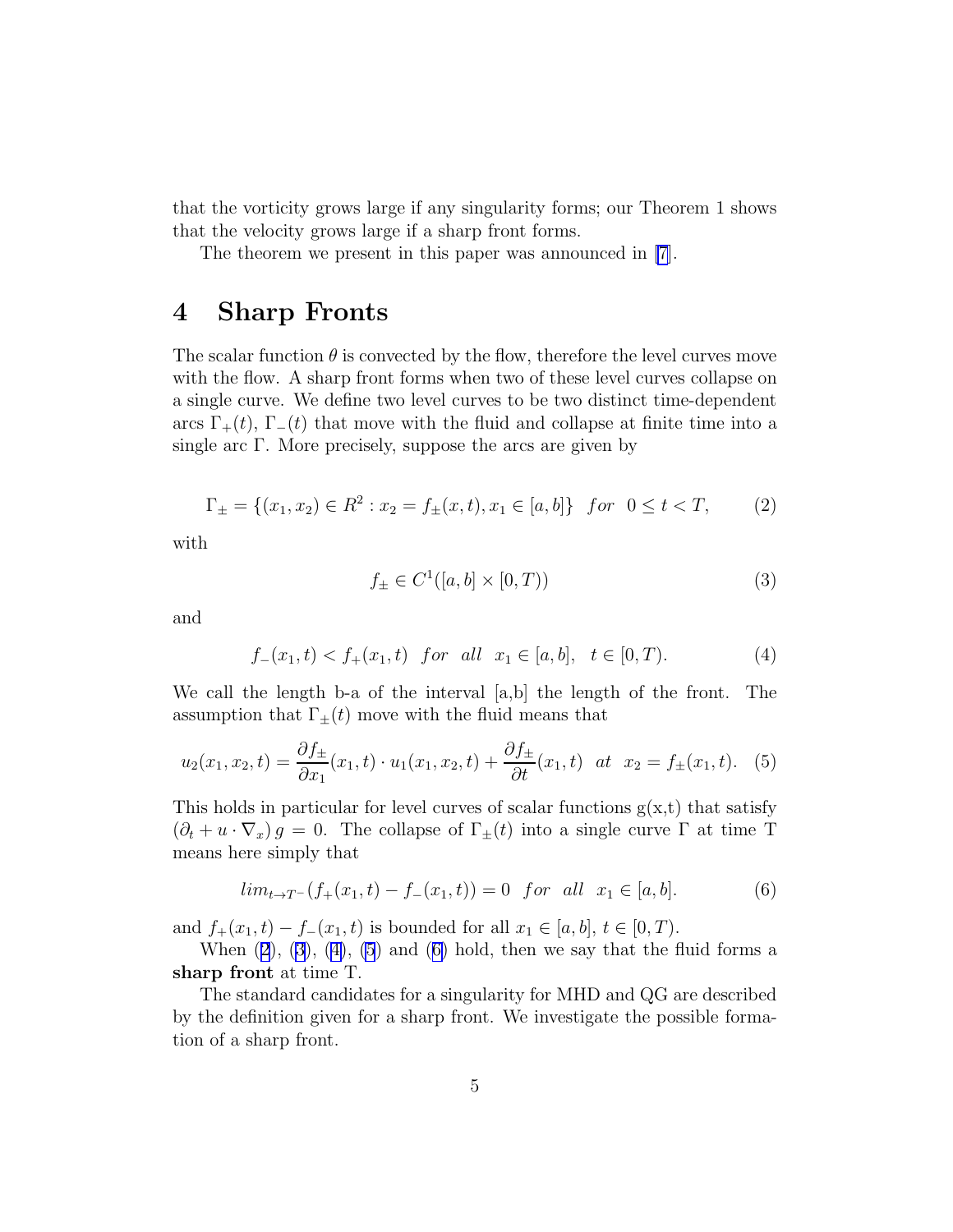<span id="page-5-0"></span>The following assumption will allow us to rule out formation of sharp fronts. We say that the fluid has controlled velocity growth if we have

$$
\int_0^T \sup\{|u(x_1, x_2, t)| : x_1 \in [a, b], f_-(x_1, t) \le x_2 \le f_+(x_1, t)\} dt < \infty.
$$
 (7)

If (7) fails, then we say that the fluid has uncontrolled velocity growth.

**Lemma 1.** Let  $\theta$  be a smooth solution of Eq.1 defined for  $t \in [0, T)$ . Assume there is a **sharp front** at time  $T$ . Then

$$
\left(\frac{d}{dt}\right) \left( \int_a^b [f_+(x_1,t) - f_-(x_1,t)] dx_1 \right) = \psi(a, f_+(a,t), t) - \psi(a, f_-(a,t), t) + \psi(b, f_-(b,t), t) - \psi(b, f_+(b,t), t)
$$

Proof: Take the derivative of the stream function with respect to  $x_1$  along an arc  $\Gamma_{\pm}(t)$ 

$$
\frac{\partial \psi(x_1, f_{\pm}(x_1, t), t)}{\partial x_1} = u_2(x_1, f_{\pm}(x_1, t), t) - \frac{\partial f_{\pm}}{\partial x_1} u_1(x_1, f_{\pm}(x_1, t), t)
$$
(9)

by combining (9) and([5](#page-4-0)) we obtain

$$
\frac{\partial \psi(x_1, f_\pm(x_1, t), t)}{\partial x_1} = \frac{\partial f_\pm}{\partial t}(x_1, t)
$$
\n(10)

Expression (8) follows from integrating (10) with respect to  $x_1$  between a and b.

**Theorem 1.** Let  $u(x,t)$  be a divergence-free velocity field, with controlled velocity growth. Then a **sharp front** cannot develop at time  $T$ .

Proof: Assume there is a sharp front at time T. We define

$$
A(t) = \int_{\tilde{a}(t)}^{\tilde{b}(t)} [f_{+}(x_1, t) - f_{-}(x_1, t)] dx_1
$$

where

$$
\tilde{a}(t) = a + \int_t^T \sup\{|u(x_1, x_2, s)| : x_1 \in [a, b], f_-(x_1, s) \le x_2 \le f_+(x_1, s)\}\,ds
$$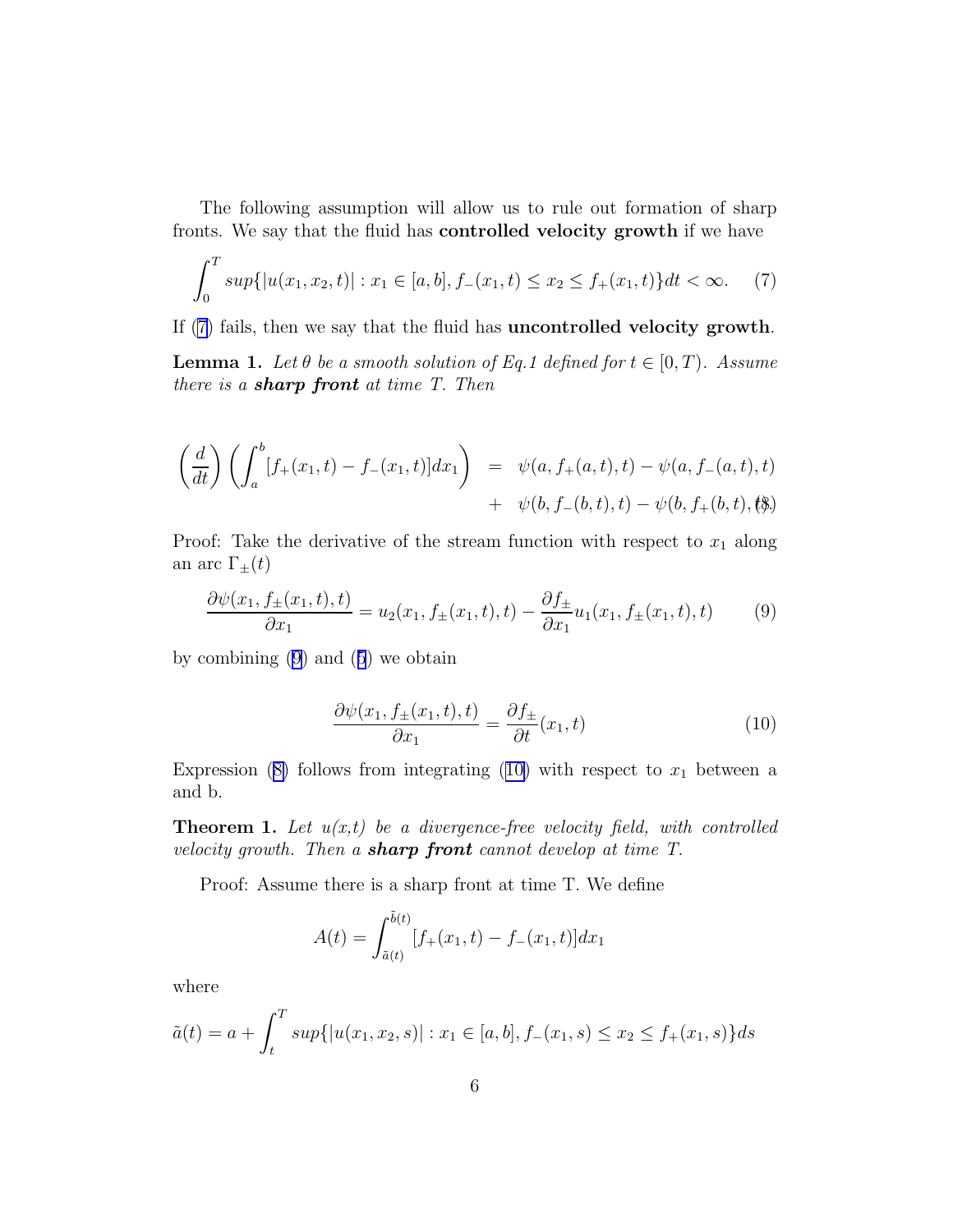<span id="page-6-0"></span>and

$$
\tilde{b}(t) = b - \int_t^T \sup\{|u(x_1, x_2, s)| : x_1 \in [a, b], f_-(x_1, s) \le x_2 \le f_+(x_1, s)\} ds
$$

There is controlled velocity growth, therefore there exists  $t^* \in [0, T)$  such that  $\tilde{a}(t) \in [a, b]$  and  $\tilde{b}(t) \in [a, b]$  for all  $t \in [t^*, T)$ .

We take the derivative of  $A(t)$  with respect to time

$$
\frac{dA(t)}{dt} = sup|u| \cdot \delta(\tilde{b}, t) + sup|u| \cdot \delta(\tilde{a}, t) + \int_{\tilde{a}(t)}^{\tilde{b}(t)} \frac{\partial}{\partial t} [f_+(x_1, t) - f_-(x_1, t)] dx_1.
$$

where  $sup|u| = sup\{|u(x_1, x_2, t)| : x_1 \in [a, b], f_-(x_1, t) \le x_2 \le f_+(x_1, t)\}\$ and  $\delta(z,t) = f_{+}(z,t) - f_{-}(z,t).$ 

Using the definition of the stream function, the mean value theorem and [\(8](#page-5-0)), it is easy to check that  $\frac{dA(t)}{dt} > 0$  for  $t > t^*$ . This contradicts [\(6](#page-4-0)) by the dominated convergence theorem.

Acknowledgments 1. This work was initially supported by the American Institute of Mathematics.

### References

- [1] J. T. Beale, T. Kato, and A. Majda. Remarks on the breakdown of smooth solutions for the 3D Euler equations. *Comm. Math. Phys.*, 94:61–64, 1984.
- [2] R.E. Caflisch, I. Klapper, G. Steele. Remarks on singularities, dimension and energy disspation for ideal hydrodynamics and MHD. Comm. Math. Phys., 184:443-455, 1997.
- [3] P. Constantin, C. Fefferman, and A. J. Majda. Geometric constraints on potentially singular solutions for the 3-D Euler equations. Commun. Part. Diff. Eq., 21:559–571, 1996.
- [4] P. Constantin, A. J. Majda, and E. Tabak. Formation of strong fronts in the 2-D quasigeostrophic thermal active scalar. Nonlinearity, 7:1495– 1533, 1994.